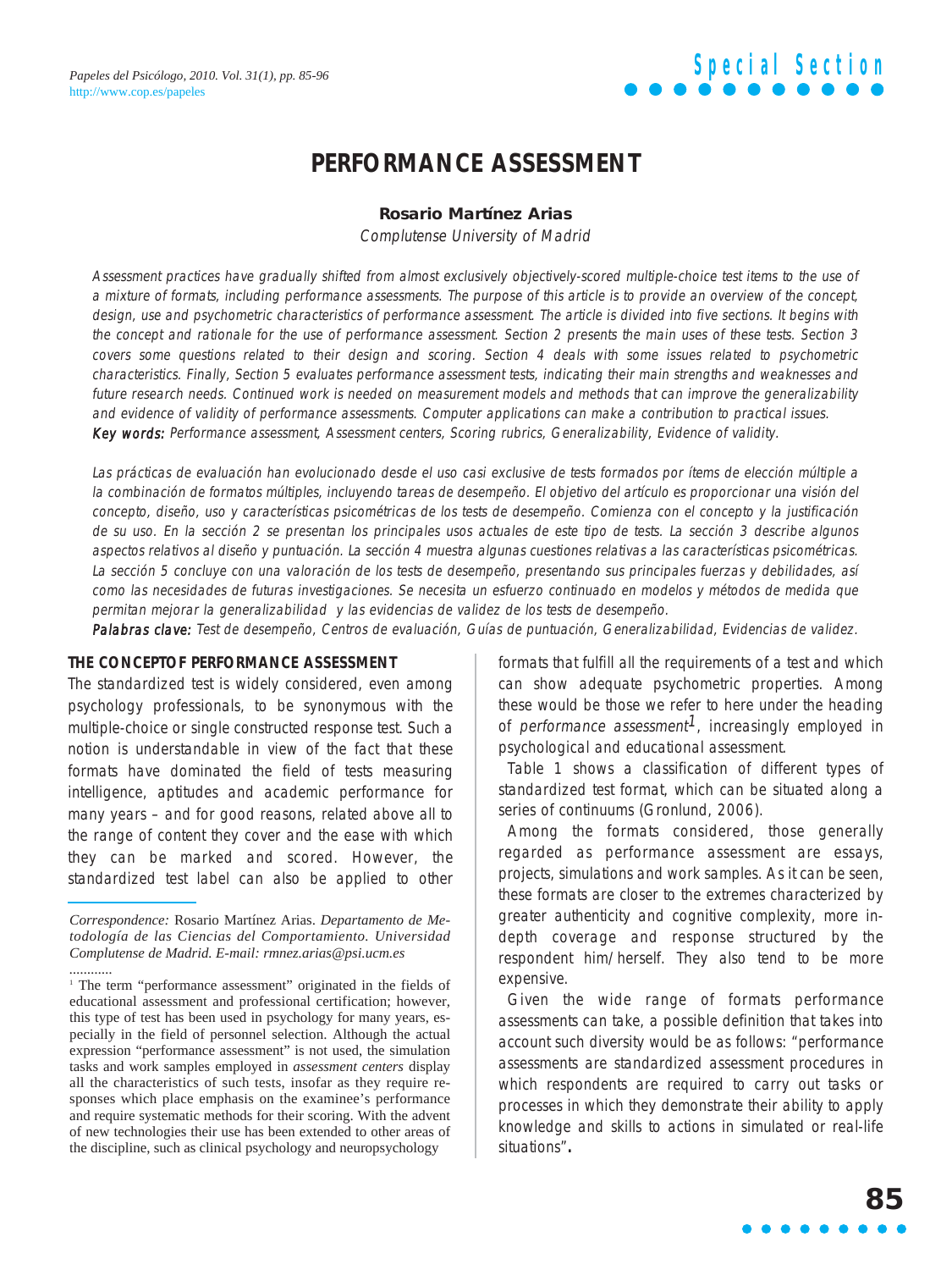Such assessments can involve activities as diverse as writing an essay, playing a musical composition, giving an oral presentation, diagnosing a standardized patient, planning the day's activities or proposing a solution to a business problem. In all cases the respondent has to produce something during a given period of time and the processes or products are assessed in relation to established performance criteria.

The definition is a comprehensive one in that it includes the two broad groups into which such definitions are usually divided: those which place the emphasis on the response format and those which give more importance to the similarity between the required response and the criterion of interest (Palm, 2008). In this latter group, the majority focus on the examinee's performance (Stiggins, 1987).

Some, indeed, go beyond the response format, insisting on the authenticity and simulation characteristics of the criterion situation. Thus, Fitzpatrick and Morrison (1971) define them as "those tests in which a criterion situation is simulated more faithfully and comprehensively than in the usual paper-and-pencil tests" (p.268). According to Kane, Crooks and Cohen(1999), they "represent a sample of the subject's performance in some domain, the resulting scores being interpreted in terms of typical or expected performance in that domain…, their defining characteristic being the high level of similarity between the type of performance observed and that of interest" (p.7). In a similar line is the definition found in the Standards for Educational and Psychological Tests (American Educational Research Association (AERA), American Psychological Association (APA) and National Council on Measurement in Education (NCME), 1999), according to which, "performance assessments emulate the context or conditions of application of the knowledge and skills they seek to assess"(p.137).

This insistence on the emulation of the performance of interest leads to some confusion with so-called authentic assessment (Wiggins, 1989), which shares many characteristics with performance assessment and constitutes one of its forms, but involves other aspects that go beyond those demanded by these tests.

Also frequently highlighted is the cognitive complexity involved, given that respondents are required to use higher-order strategies, such as planning, task structuring, obtaining information, constructing responses and explaining the process, combining knowledge and information(Ryan, 2006).

Performance assessments are generally classified according to what they assess, and in this sense we tend to speak of products, or the results of the task, and performances, which are the processes followed by the examinee in order to reach the solution. Typical examples of the first aspect are written essays, lab reports, artistic performances, and so on. Among the second aspects would be oral presentations and demonstrations. In the majority of cases there is a combination of processes and products.

#### **USE OF PERFORMANCE ASSESSMENTS**

Performance assessments are far from being a new concept; Madaus and O'Dwyer (1999) situate their origins as early as 210 BC, during the Han Dynasty in China. Similar types of assessment were used by the guilds during the Middle Ages and in the universities for assessing students. Within work psychology there is a long tradition of their use in the army, and for more than 60 years they have been employed in so-called Assessment Centers, known today as Assessment and Development Centers (Thornton, & Rupp, 2006), which use samples of work and simulation exercises to assess individuals in competencies that are difficult to measure using conventional tests. Their use in Britain by the War Office Selection Boards for the selection of senior officers dates back to 1942, and this practice soon spread to the United States and elsewhere, especially the German-

| <b>TABLE 1</b><br><b>TEST FORMAT CONTINUUMS</b> |                    |          |        |              |                 |                             |
|-------------------------------------------------|--------------------|----------|--------|--------------|-----------------|-----------------------------|
| Work samples                                    | <b>Simulations</b> | Projects | Essays | Short answer | Multiple-choice | True/False                  |
| Most authentic                                  |                    |          |        |              |                 | Least authentic             |
| Cognitively most complex                        |                    |          |        |              |                 | Cognitively least complex   |
| In-depth coverage                               |                    |          |        |              |                 | Coverage of content         |
| Response structured by examinee                 |                    |          |        |              |                 | Response structured by test |
| Highest cost                                    |                    |          |        |              |                 | Lowest cost                 |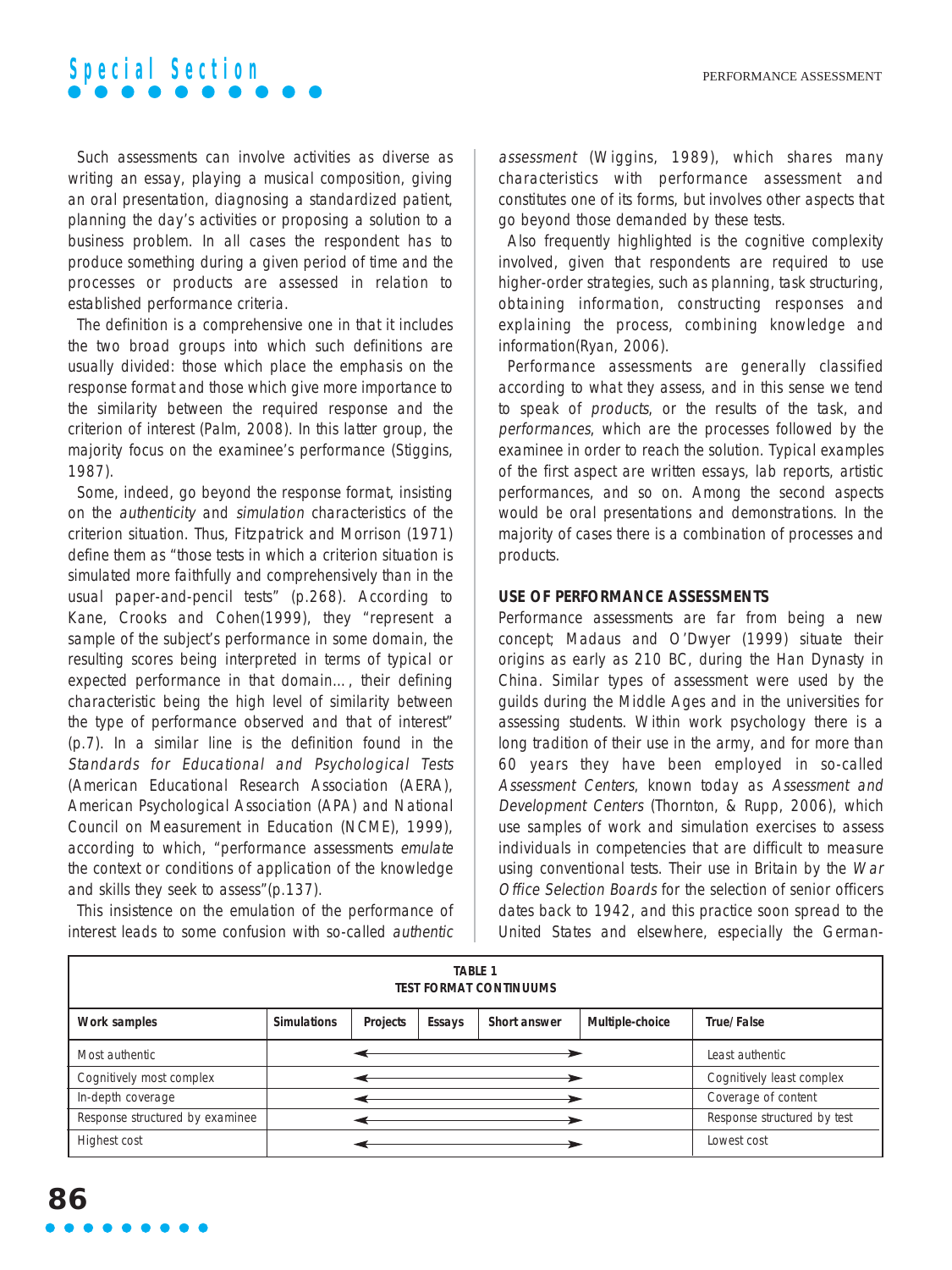speaking countries. They have also been used in relation to management positions since the 1950s, though today their use extends to many more types of post (Thornton, & Rupp, 2006).

In educational assessment, strong criticism of the multiple-choice format in the 1960s and 70s led to the inclusion of tasks based on performance assessment. During the 1990s the exclusive use of multiple-choice formats gave way to mixed formats for the assessment of performance, featuring written essays, problem-solving sequences, oral presentations, and even student portfolios (Hambleton, 2000). The reasons for the change are diverse, but basically have to do with the limitations of multiple-choice tests for achieving certain educational objectives: 1) the assessment of high-level cognitive abilities; 2) the evaluation of life-long learning skills (independent thinking, flexibility, etc.); 3) the assessment of strategies for solving problems and dealing with difficulties; 4) the alignment of skills and abilities with competencies that are important for life and with realistic contexts, and 5) the integration of assessment and instruction in line with theories of learning and cognitive psychology. Such objectives are included in educational reforms that place the emphasis on the teaching of higherorder cognitive skills (Linn, 1993a) and the bond between assessment and instruction, assessment being considered a valuable instrument for the improvement of instruction and learning (Frederiksen, & Collins, 1989; Stiggins, 1987). They form part of efforts to address the widely discussed issue of the "dumbing-down" of curricula resulting from the use of multiple-choice tests, in the belief that assessment determines what teachers teach and students learn (Wiggins, 1989).

The progress made by cognitive psychology was an important factor contributing to the inclusion of performance-based tasks in assessment processes. In 1998 the National Research Council (NRC) Board on Testing and Assessment formed a committee of 18 experts chaired by Pellegrino and Glaser with the aim of bridging the gap between advances in cognitive psychology and methods of educational measurement. The end product was the excellent work "Knowing What Students Know: The Science and Design of Educational Assessment" (NRC, 2001), which highlights the limitations of traditional tests for measuring the knowledge and

complex skills required by new performance criteria and the scarce validity of the inferences derived from their scores. The committee developed a theoretical framework for assessment, the Assessment Triangle, based on the idea that assessment is a process of evidence-based reasoning (Mislevy, 2006; Mislevy, Steinberg, & Almond, 2002; Mislevy, Wilson, Ercikan, & Chudowsky, 2003) with three supporting pillars: a) a representative model of knowledge and the development of competencies, b) tasks or situations that permit the observation of students' performance, and c) interpretation methods for making inferences.

Furthermore, the advent of computers opened up the possibility of using new item and response formats, facilitating both the administration and the scoring of such tasks (Drasgow, Luecht, & Bennett, 2006; Zenisky, & Sireci, 2002).

Today, performance assessments are present in the majority of large-scale assessments, generally accompanied by items with structured format. In the United States they started to be included in the National Assessment of Educational Progress (NAEP) during the 1990s, and today many states use performance assessments in their annual programs of tests. They are also included in all large-scale international assessments, such as Trends in International Mathematics and Science Study, TIMSS (Arora, Foy, Martin, & Mullis, 2009), and in the PISA program (OECD, 2007). In Spain they have been incorporated into the diagnostic tests developed by the Instituto de Evaluación, or Assessment Institute.

In the field of work, performance assessments are strongly represented in professional accreditation, especially for the practicing of medicine and law. An example of the former would be the United States Medical Licensure Examination (USMLE, 2009), and of the latter, the Multistate Performance Test, employed in 30 US states (National Conference of Bar Examiners & American Bar Association, 2005) $2$ .

A large part of the tasks in these tests are similar to those used in assessment centers for personnel selection. In these systems the type of task adopts multiple forms, though the most common are the following: in-tray tests, role-play in interactions, analysis of written cases from the organization, oral presentations, leadership in group discussions, search for relevant facts on the basis of oral

<sup>2</sup> Detailed descriptions of the performance assessments used in diverse types of professional accreditation can be found in Johnson, Penny and Gordon (2009).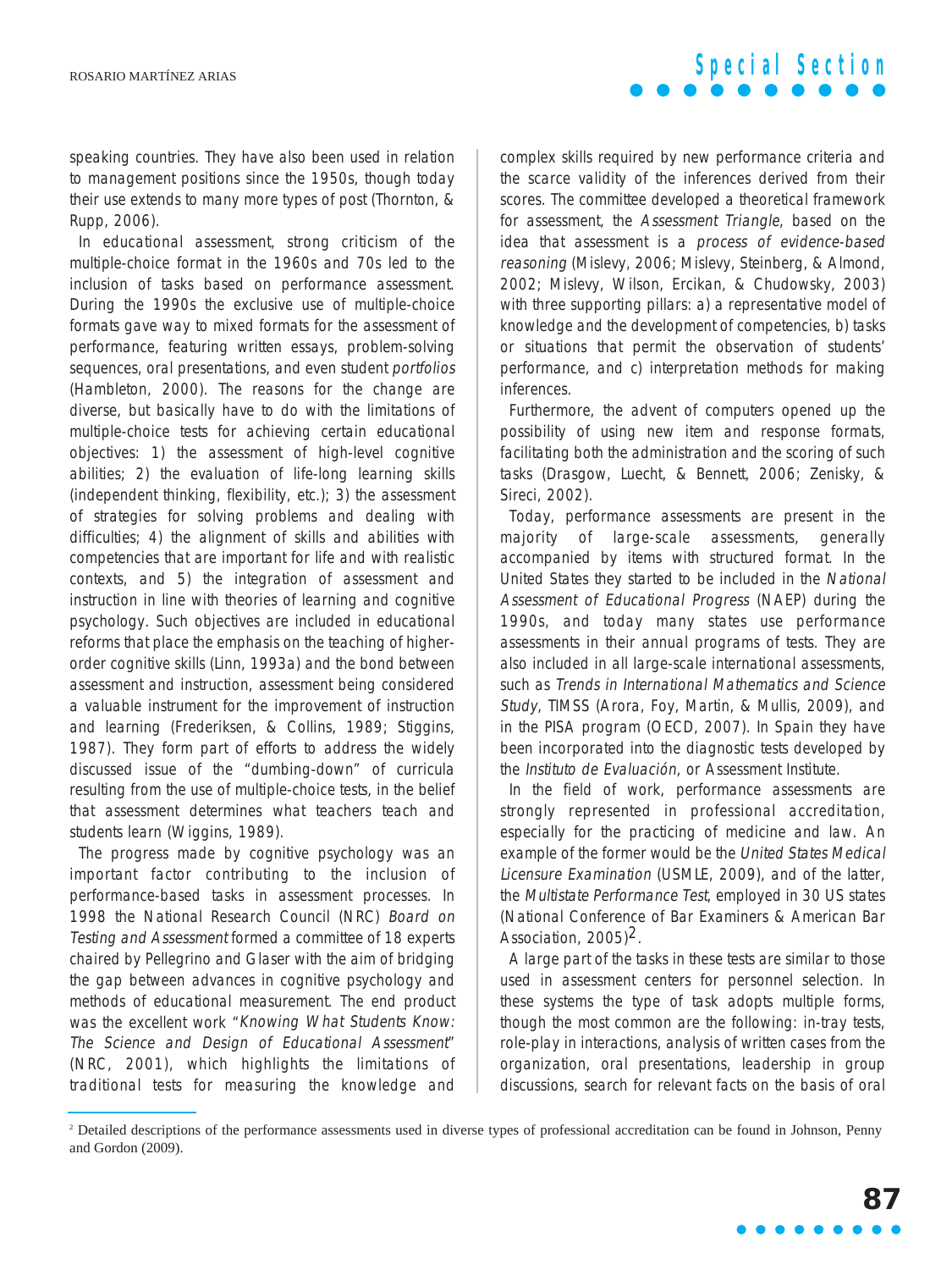

presentations, business games, and combinations of several tasks or exercises. A description of assessment center tasks can be found in Thornton and Rupp (2006).

Examinees' behavior is assessed according to dimensions relevant to the jobs in question, the number and type of which differ depending on the assessment center's objective (Thornton, & Rupp, 2006). Some are common to the majority of centers and similar to those used in certifications: problem-solving, oral communication, leadership, conflict management, search for information, planning and organization, cultural adaptability, generation of solutions, use of resources, and so on (Arthur, Day, McNelly, & Edens, 2003; Brummel, Ruth, & Spain, 2009).

#### **THE DEVELOPMENT, ADMINISTRATIONAND SCORING OF PERFORMANCE ASSESSMENTS**

Performance assessments must ensure that the exercises or tasks are standardized, valid, reliable, equitable and legally defensible. To achieve this, their development process should be in line with standards and guidelines for the construction and use of tests such as the Standards for educational and psychological tests (AERA et al., 1999). In the case of assessment center exercises, they should also be in accordance with some specific guidelines, such as the Principles for the validation and use of personnel selection procedures (Society for Industrial and Organizational Psychology, 2003) and the Guidelines and Ethical Considerations for Assessment Center Operations (International Task Force on Assessment Center Guidelines, 2000).

The development process begins with the definition of the framework, which involves the description of the construct or tasks, the purpose of the assessment and the inferences to be made from the scores. The conceptual framework guides the development of the specifications, which reflect the content, the processes, the psychometric characteristics of the tests and other information pertinent to the assessment. Two approaches can be followed, focused on either the construct or the task, though the former is recommended (Messick, 1994). The construct guides the appropriate representation of the domain, the selection of the tasks, the scoring criteria and the detection of possible irrelevant variance. Patz (2006) provides a good description of the development of an assessment in sciences. In assessment centers, the framework of definition of the constructs or competencies is derived from a rigorous analysis of the job in question (Thornton, & Rupp, 2006).

For appropriate standardization it is necessary to determine the conditions of administration that permit comparability of the scores (AERA et al., 1999). Scoring rubrics are drawn up which set the time frames, items or tasks, equipment and materials, and application instructions (Cohen, & Wollack, 2006).

The key to the success of these tests, and one of the most controversial aspects, is the correct assignment of scores to the tasks carried out. For this purpose, scoring rubrics are drawn up, which establish the criteria for rating responses and a procedure for scoring them (Clauser, 2000). They must be clear and comprehensive, and illustrated with examples of typical responses (Welch, 2006). Their objective is to ensure that scores are consistent and invariant across raters, tasks, locations, occasions and other conditions. Combined with the appropriate training of raters, they make it possible to attain adequate levels of reliability.

There are two types of rubric, holistic or global, and analytical. In the global type, raters make a single judgment on the quality of the process or product, assigning a score based on anchored descriptions for the different levels. In the analytical type, the performance descriptions are separated into parts (aspects, assessment criteria, dimensions, domains, etc.). In addition to the categories of the rubrics, exemplar responses are included for operationalizing each of the assessment criteria, called anchors, or points of reference.

An analytical rubric specifies detailed features or aspects of the responses and the number of points that should be awarded to each one, allowing weighting. The different features are usually scored by means of Likerttype scales with several levels. Assessment centers use a similar procedure to that applied in analytical rubrics, known as Behaviorally Anchored Rating Scales (BARS), which includes exemplar ("anchored") descriptions of behaviors and permits the rating of each dimension on scales which generally have five points.

A variation of the analytical scoring system is that of checklists for behaviors, on which each aspect is rated Yes or No, according to whether it is present or absent. This is the customary procedure in medical and legal accreditation, and is sometimes used in assessment centers instead of BARS.

When the tasks are based on cognitive theories of learning within a domain, the scores may reflect criteria of progression in learning (Wilson, 2005).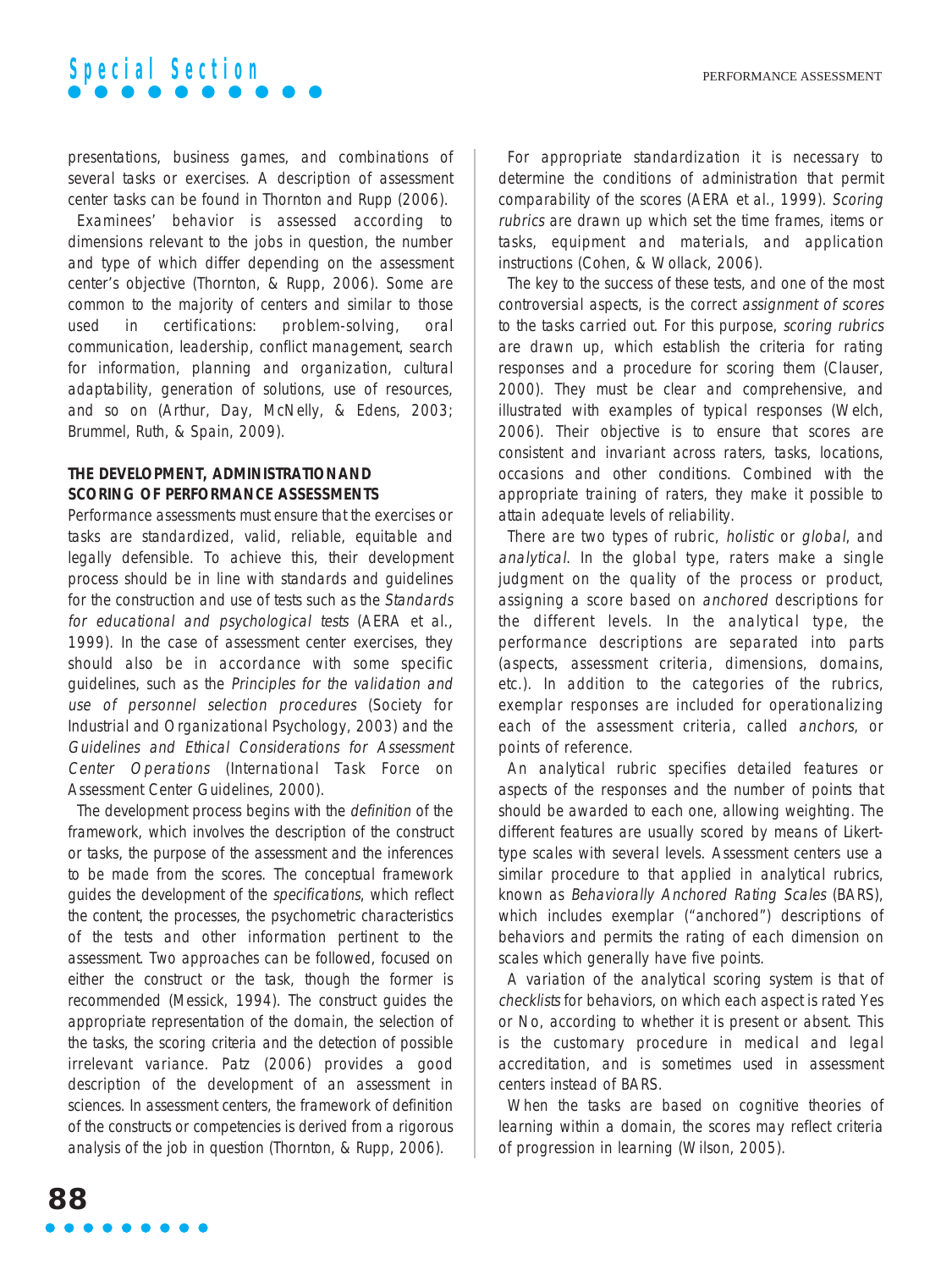The choice of one form or another largely depends on the construct, the purpose of the assessment, whether it is a process or a product that is being assessed, and the inferences that will be drawn from the scores. The number of categories or points on the scales depends on the facility of differentiation and discrimination. According to Lane and Stone (2006), they should have sufficient categories for differentiating between levels of performance, but not so many as to make the differentiation difficult.

Among the most widely explored aspects are the relative merits of the two scoring systems, analyzed on the basis of inter-judge reliability. So far, no procedure has emerged as clearly superior in all situations. It would appear that holistic rubrics are more affected by sources of bias in raters than the analytical type, and that checklists of behaviors improve inter-rater agreement. Johnson et al. (2009) and Arter and McTighe (2001) recommend holistic rubrics for relatively simple tasks, such as those included in large-scale assessments. Analytical rubrics are more appropriate for complex tasks with multiple elements, as are the cases of licenses and certifications and of assessment centers (Welch, 2006).

The considerable costs of scoring these tests have led to the development of some computerized systems for this purpose (Bennett, 2004; Livingston, 2009; Williamson, Mislevy, & Bejar, 2006). Their implementation involves identifying a large number of typical responses rated by experts, which represent the total range of scores on the scale, and then using algorithms for obtaining the scores that emulate human raters (Williamson et al., 2006).

Another crucial aspect is the training of the raters with whom it is attempted to reach adequate levels of agreement, correcting their biases. The most common biases are summarized in Table 2, adapted from Johnson et al. (2009).

A widely used training procedure involves the inclusion of protocols previously corrected by experts, which permit the detection of raters with bias and monitoring by experienced raters.

#### **PSYCHOMETRIC CHARACTERISTICS OF PERFORMANCE TESTS**

Performance assessments must meet psychometric criteria in the same way as any other assessment procedure (Kane, 2004), and in this regard, different models of test theory are used. Some specific characteristics demand the use of models more advanced than Classical Test Theory (CTT), such as Generalizability Theory (GT) and Item

Response Theory (IRT). New conceptions of validity also lead to some differences with respect to traditional approaches (see the articles by Muñiz (2010) on test theory and by Prieto and Delgado (2010) on reliability and validity, both in this same issue).

Below we briefly review some psychometric aspects of performance assessments: the treatment of measurement errors and score consistency (reliability), procedures for obtaining ability estimations and evidence of validity. This conventional classification is difficult to apply to these tests, since the generalizability of the scores is often treated as one of the aspects of validity (Brennan, 2000a; Kane, Crooks, & Cohen, 1999; Miller, & Linn, 2000; Messick, 1996).

| <b>TABLE 2</b><br><b>MOST COMMON TYPES OF RATER BIAS</b> |                                                                                                                                                                          |  |  |  |  |
|----------------------------------------------------------|--------------------------------------------------------------------------------------------------------------------------------------------------------------------------|--|--|--|--|
| Types of bias                                            | Rater's tendency to                                                                                                                                                      |  |  |  |  |
| Appearance                                               | Score based on the looks of the response                                                                                                                                 |  |  |  |  |
| Central Tendency                                         | Assign scores primarily around the scale midpoint                                                                                                                        |  |  |  |  |
| Clashing standards                                       | Score lower because his or her personal grading<br>standards conflict with standards expressed in the<br><b>rubric</b>                                                   |  |  |  |  |
| Fatique                                                  | Allow scores to be affected by being tired                                                                                                                               |  |  |  |  |
| Halo effect                                              | Score higher because some positive aspect of a<br>performance positively influences<br>rater's<br>a<br>judgment                                                          |  |  |  |  |
| Handwriting                                              | Allow handwriting to influence his or her scores                                                                                                                         |  |  |  |  |
| Item-to-item carryover                                   | Score higher a response because an examinee's<br>performance on the preceding item was exemplary                                                                         |  |  |  |  |
| Language                                                 | Score according to language usage when other<br>dimensions are the focus of the rating                                                                                   |  |  |  |  |
| Length                                                   | Score lengthy responses higher                                                                                                                                           |  |  |  |  |
| Leniency/severity                                        | Score too easily or harshly                                                                                                                                              |  |  |  |  |
| Repetition factor                                        | Lower a score because he or she has read about a<br>topic or viewed a response repeatedly                                                                                |  |  |  |  |
| Sudden death                                             | Score lower due to some aspect of the performance<br>that provokes a negative rater response                                                                             |  |  |  |  |
| Test-to-test carryover                                   | Score lower a response that meets the pre-stated<br>expectations, but the response appears somewhat<br>lacklustre as compared to exemplary responses that<br>preceded it |  |  |  |  |
| Trait                                                    | Focus on one aspect (i.e., trait),<br>such<br><b>as</b><br>conventions, and give too much weight to this trait<br>in arriving at a score                                 |  |  |  |  |

### **Special Section**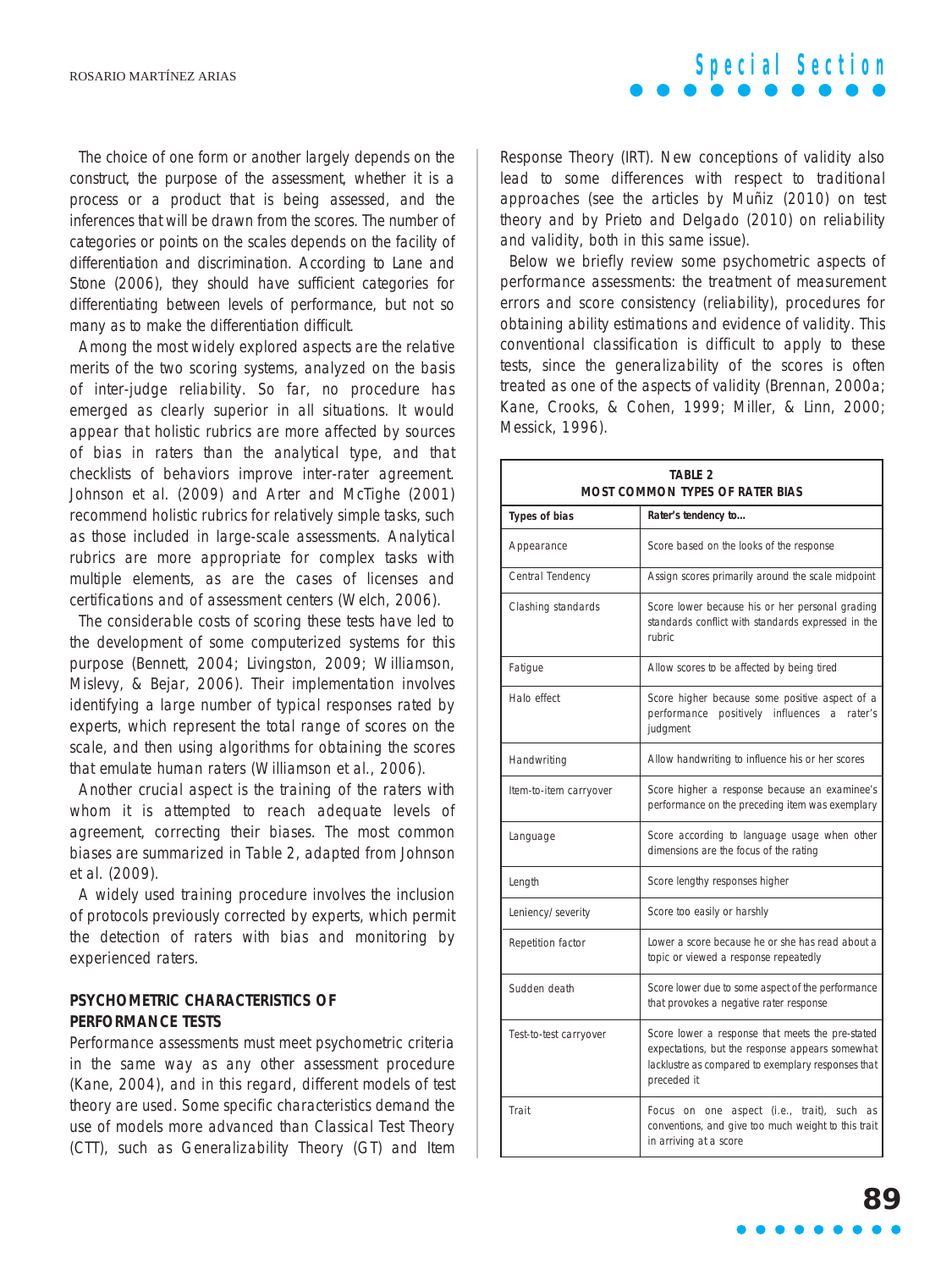#### Reliability and consistency of scores

Reliability can sometimes be dealt with using CTT (Johnson et al., 2009), but it is usually necessary to employ GT. This latter model, systematized by Cronbach, Gleser, Nanda and Rajaratnam (1972), made little impact in the field of test construction until the advent of performance assessments, in which its use has become generalized. GT is an extension of CTT that uses Analysis of Variance models (components of variance) which permit the simultaneous estimation of the effects of different sources of variability or error (facets) on scores. The facets most commonly considered are tasks and raters, though some studies include occasions, administration and test format. The model allows the analysis of the principal effects of each facet, as well as their interactions with the respondent and with one another. There are two types of GT study, G (Generalizability) and D (Decision). In the former, the aim is to estimate the relative contribution of each facet and of its interactions in relation to the error variance, and these estimations permit the optimization of the measurement process, determining the optimum number of tasks, raters, etc. in each application for reducing error. In D studies the objective is to calculate the generalizability coefficient <sup>s</sup>under the specific measurement conditions used; these studies can be of two types, according to whether the decisions are absolute or relative. The possibility of breaking down the error variance into different sources is what makes GT essential in performance assessments. The reliability improves when studies are carried out to determine the necessary numbers of tasks and raters.

Reasons of space prevent us from going into more detail in our description of GT. The issue is dealt with comprehensively in Brennan (2000b), while Martínez Arias, Hernández Lloreda and Hernández Lloreda (2006) offer a useful summary and Prieto and Delgado (2010), in this special issue, describe its principal characteristics.

The sources of error most widely studied are those related to the task and the rater. It has been found that the most critical effects are those of the tasks, given the small number of them that can be included for each ability or competency, with low consistency between tasks and interaction effects with examinees (Lane, & Stone, 2006).

The effect of the raters is important, both as a principal effect and in interaction with tasks and respondents. In written assessments, moderate and high correlations among judges have been found, ranging from 0.33 to0.91 (Lane, & Stone, 2006), and they are even better in the case of medical accreditations, with values of between 0.50 and 0.93 (van der Vleuten, & Swanson, 1990). As regards the type of competency assessed, there is greater consistency for assessments of sciences and mathematics compared to those of written work (Shavelson, Baxter, & Gao, 1993).

In general, it can be said that task variability contributes more to error than the rater in the majority of fields (Lane, & Stone. 2006; Shavelson et al., 1993).

Some IRT models developed within the framework of the Rasch model (Adams, Wilson, & Wang, 1997) permit the incorporation of the effects of the rater on the scores.

Although tasks and raters are the most widely studied sources of variability, the effects of other facets have also been explored: occasions (measurement time points), assessment format and raters' committee. An important facet is occasion (Cronbach, Linn, Brennan, & Haertel, 1997; Fitzpatrick, Ercikan, Yen, & Ferrara, 1998), especially in periodical assessments in which changes are examined and different raters award scores.

#### Estimation of competency or ability

To obtain estimations of examinees' competency or ability it is customary to use as a framework the IRT models for ordered polytomous responses (Abad, Ponsoda, & Revuelta, 2006). Recent advances in the field of multidimensional IRT models (Multidimensional Item Response Theory, MIRT) have made it possible to work with the complexity of these assessments, in which it is difficult to obtain the assumed unidimensionality (Gibbons et al., 2007; Reckase,2009).

A common problem is the combination of different response formats in the same test. The use of IRT models with specialized software for polytomous models makes it possible to obtain single estimators of skills or traits in these conditions.

In relation to the estimation of scores there arises the problem of equating, when different sets of items are used, in the same assessment or at different time points to assess changes. The characteristics of these tests lead to particular problems for the application of equating techniques in the strict sense (Kolen, & Brennan, 2004), so that weaker forms, such as calibration, prediction or moderation, often have to be used (Linn, 1993b). The main problems are the frequent multidimensionality, the difficulty of finding common anchoring items, the polytomous nature of the items and dependence among items (Muraki, Hombo, & Lee, 2000), as well as effects of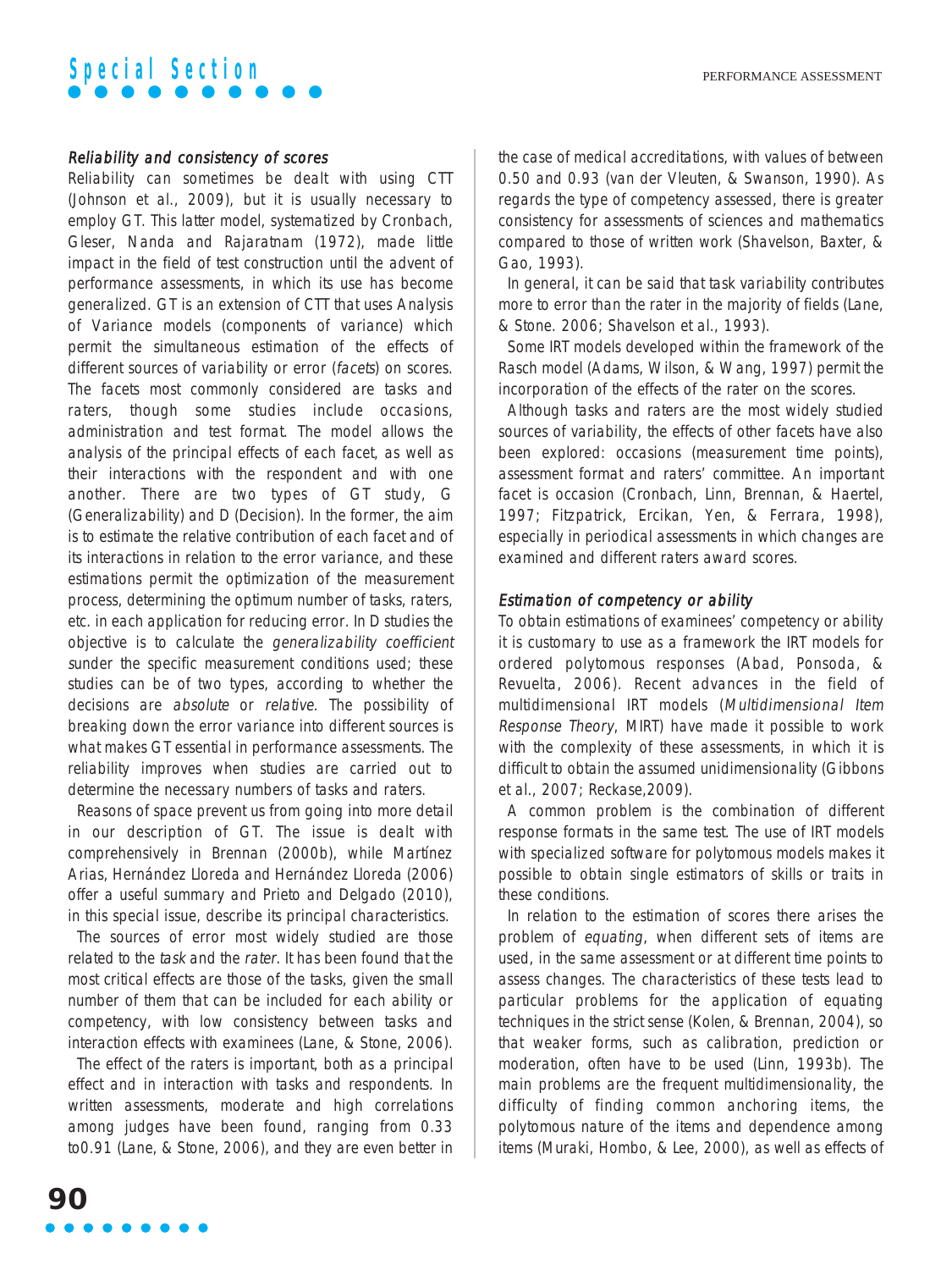the rater (Kolen, & Brennan, 2004). Multigroup IRT models are often employed to deal with the situation (Bock, Muraki, & Pfeiffenberger, 1988). Reckase (2009) proposes some procedures in the context of multidimensional models. A recent treatment of these problems can be found in Dorans, Pommerich and Holland (2007).

#### Evidence of validity of performance assessments

The definition of validity of performance assessment scores is that provided in the Standards for Educational and Psychological Tests (AERA et al., 1999), and similar to that of other types of standardized test, with construct validity as a unifying concept. The article by Prieto and Delgado (2010) in this special issue deals with the definition and types of evidence. In performance assessments other aspects are often mentioned, such as authenticity, meaningfulness for examinees (Linn, Baker, & Dunbar, 1991) and systemic validity (Fredericksen, & Collins, 1989). Messick (1996) considers these aspects within the contexts of construct representation (authenticity) and of substantive and consequential aspects of validity (meaningfulness and systemic validity).

Below we briefly review evidence of validity, with some considerations about bias and equity, which can also be dealt with in the contexts of irrelevant variance for the construct and of consequences.

#### Evidence of content validity

Performance assessments are more prone than conventional tests to the two major threats to content validity identified by Messick (1989, 1996): underrepresentation of the construct and irrelevant variance. The former is usually due to the small number of items they include; the latter has multiple sources: choice of topic by examinees, the tendency of raters to focus on irrelevant aspects or biases (Messick, 1994, 1996; see Table2), automated marking procedures (Lane, & Stone, 2006) and examinees' motivation, especially in low-stakes assessments (DeMars, 2000; O'Neil, Subgure, & Baker, 1996).

#### Evidence of validity from response processes

Messick (1996) highlights "the need to obtain empirical evidence of the processes set in motion by examinees when they perform the task" (p.9). Given the expectations resting on these tests that they will assess higher-order cognitive processes, it is important to ascertain that they actually do so (Hambleton, 1996; Linn et al., 1991).Up to now research has been scarce, and the results somewhat inconsistent (Ayala, Shavelson, Shue, & Schultz, 2002). Some developments inspired in the Latent Trait Logistic Model (Fischer, 1973), such as those of Embretson (1998) and Gorin and Embretson (2006), are promising in this regard. Adams, Wilson and Wang (1997) developed a multidimensional version, appropriate for these types of test.

An interesting theoretical framework is that of the Assessment Triangle, mentioned in the second section of this article. In assessments of learning results in the educational context, the developmental assessment approach can also provide support for this type of validity (Briggs, Alonzo, Schwab, & Wilson, 2006; Wilson, 2005).

#### **Structural**

According to AERA et al. (1999), "the analysis of a test's internal structure can indicate the extent to which the relations between its items and components are appropriate for the construct on which the interpretations of the scores are based" (p.13).

The assessment of dimensionality usually takes place by means of factor analysis techniques. There are few published works on the factor structure of performance assessments in education, the reasons for which are diverse: 1) the complexity of the stimuli leads to the recommendation of content analysis and substantive analysis (Ackerman, Gierl, & Walker, 2003); 2) the scoring schemes can affect the dimensionality, sometimes leading to multidimensionality, and 3) different points on the rating scale can reflect different combinations of skills (Reckase, 1997). Advances in the field of multidimensional IRT models (Gibbons et al., 2007; Reckase, 2009) may help to provide structural evidence. In the context of assessment centers more work has been done on this aspect, with contradictory results. Rupp et al. (2006) found evidence of clear dimensions, but other authors have questioned them (Lance, 2008).

#### External

In the words of AERA et al. (1999), "analysis of the relations between test scores and external variables is another important source of evidence of validity" (p.13).Such evidence is obtained by examining the patterns of empirical correlations according to the theoretical expectations or hypotheses of the construct.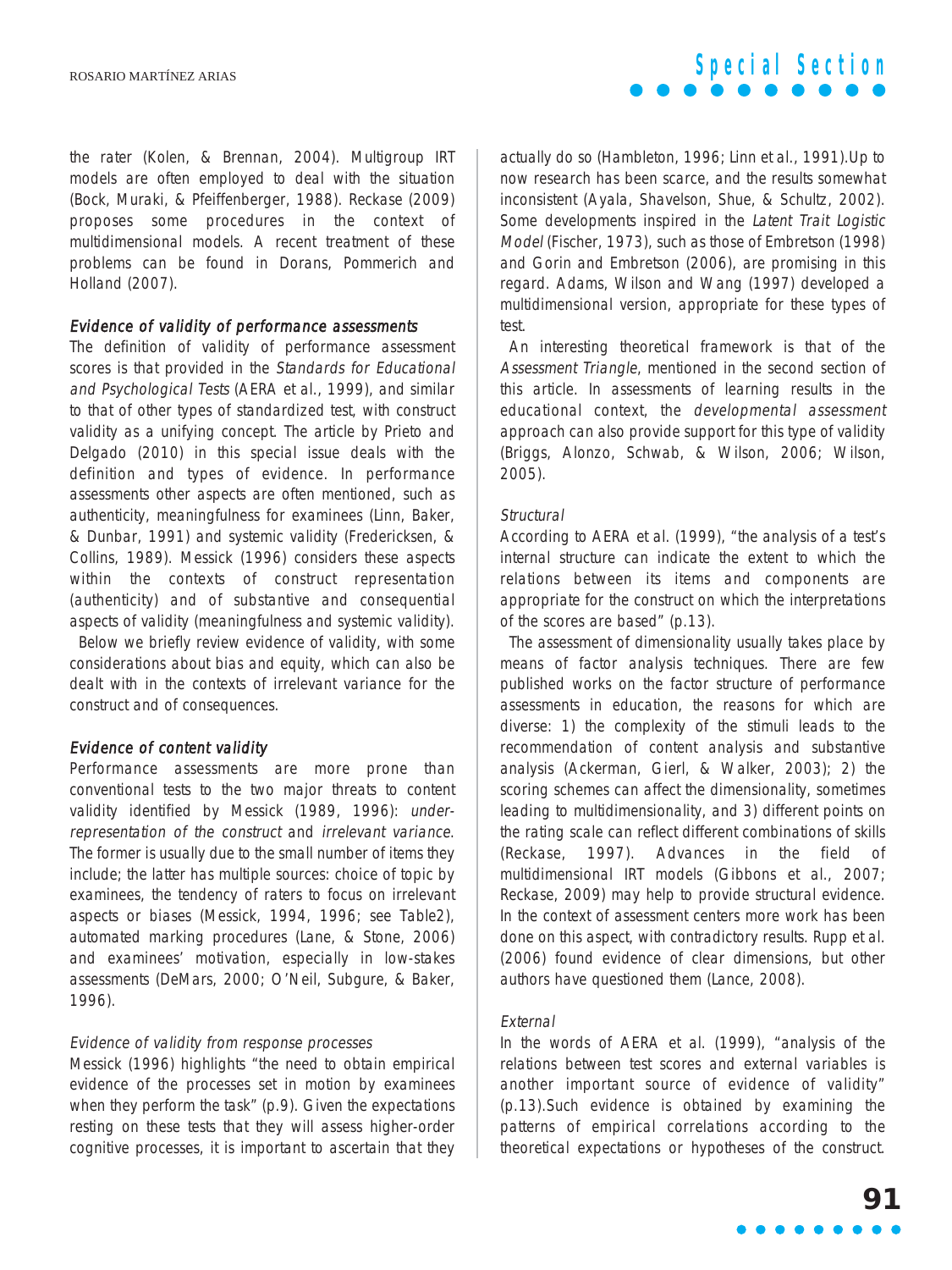Messick (1996) stresses the importance of evidence of convergent and discriminant validity from multitraitmultimethod (MTMM) matrices. "Convergent evidence signifies that the measure in question is coherently related to other measures of the same construct as well as to other variables that it should relate to on theoretical grounds. Discriminant evidence signifies that the measure is not unduly related to exemplars of other distinct constructs" (Messick, 1996, p.12).

It should be shown that the variance due to the construct is considerably greater than the variance of the method or the tasks. In the educational context there is little published research on such evidence, but it has been widely studied in assessment centers, where low evidence has tended to be found, since the proportion of variance related to the construct is usually greater than that related to the construct (Lance, 2008). Nevertheless, Rupp, Thornton and Gibbons (2008) attribute these results to methodological deficiencies in the design of the multitraitmultimethod matrices.

As regards the evidence related to external criteria, the majority of research has been carried out in the assessment center context. In a meta-analysis, Arthur et al. (2003) found correlations of between0.25 and0.39, depending on the types of competencies. Salgado and Moscoso (2008), reviewing the reliability and effective validity (with correction of bias due to lack of criterion reliability and range restriction) of various selection instruments, found reliability and validity coefficients of 0.70 and 0.37, respectively, for assessment center simulations, the latter being lower than those found for other procedures (tests of general aptitude and reasoning, tests of job knowledge and structured behavioural interview). These data raise doubts about the utility of these procedures with respect to others which, moreover, are more economical.

#### Consequences of test use

This aspect of construct validity has to do with the desirable and undesirable consequences of test use and their impact on the interpretation of scores (Messick, 1996). Such evidence has been studied in the educational context, in which it constitutes one of the arguments most often put forward for the use of performance assessments. Among the positive consequences for examinees are motivation, learning and the application of what they have learned.

Up to now, research in this area has been scarce.

Stecheret al. (2000), in a survey of teachers, found that two-thirds of 4th to 7th-grade teachers said state standards and performance tests influenced their teaching strategies. The impact of the Maryland State Performance Assessment Program was examined by Lane and cols. (Lane, Parke, & Stone, 2002; Parke, Lane, & Stone, 2006), who found that both management personnel and teachers considered the assessment to have brought about positive changes in teaching and in assessment practices in the classroom. However, this result may derive from the consequences of the assessment for the schools in question (accountability).

#### Bias and equity

Bias is generally understood as "the differential validity of a given interpretation of a test score for any definable, relevant subgroup of test takers" (Cole, & Moss, 1989, p.205). To avoid bias, it is recommended to use techniques for detecting differential item functioning, which permit the identification of tasks or items that may contribute to bias. For a more detailed description, see the article by Gómez Benito, Hidalgo and Guilera (2010) in this issue.

Few studies have been carried out on differential item functioning in performance assessments (Lane, & Stone, 2006). The majority of research has been confined to analysis of the differences between groups. With regard to written essays, differences are found between males and females, in favour of the latter (Ryan, & DeMark, 2002), and between ethnic groups (Engelhard, Gordon, Walker, & Gabrielson, 1994). In studies more appropriate for the analysis of bias, non-parallel differences have been found between the performance assessment and multiple-choice formats (Livingston, & Rupp, 2004). When males and females show similar results in multiple-choice formats, females are better in those of constructed response; when the two sexes are similar in constructed response formats, males are better in those of multiple-choice.

It is considered that performance assessments can involve more irrelevant factors, which can lead to differential functioning (Penfield, & Lamm, 2000). Its detection is more difficult in these types of assessment, given the above-mentioned problems in relation to equating.

#### **CONCLUSIONS**

Today, performance assessments form part of the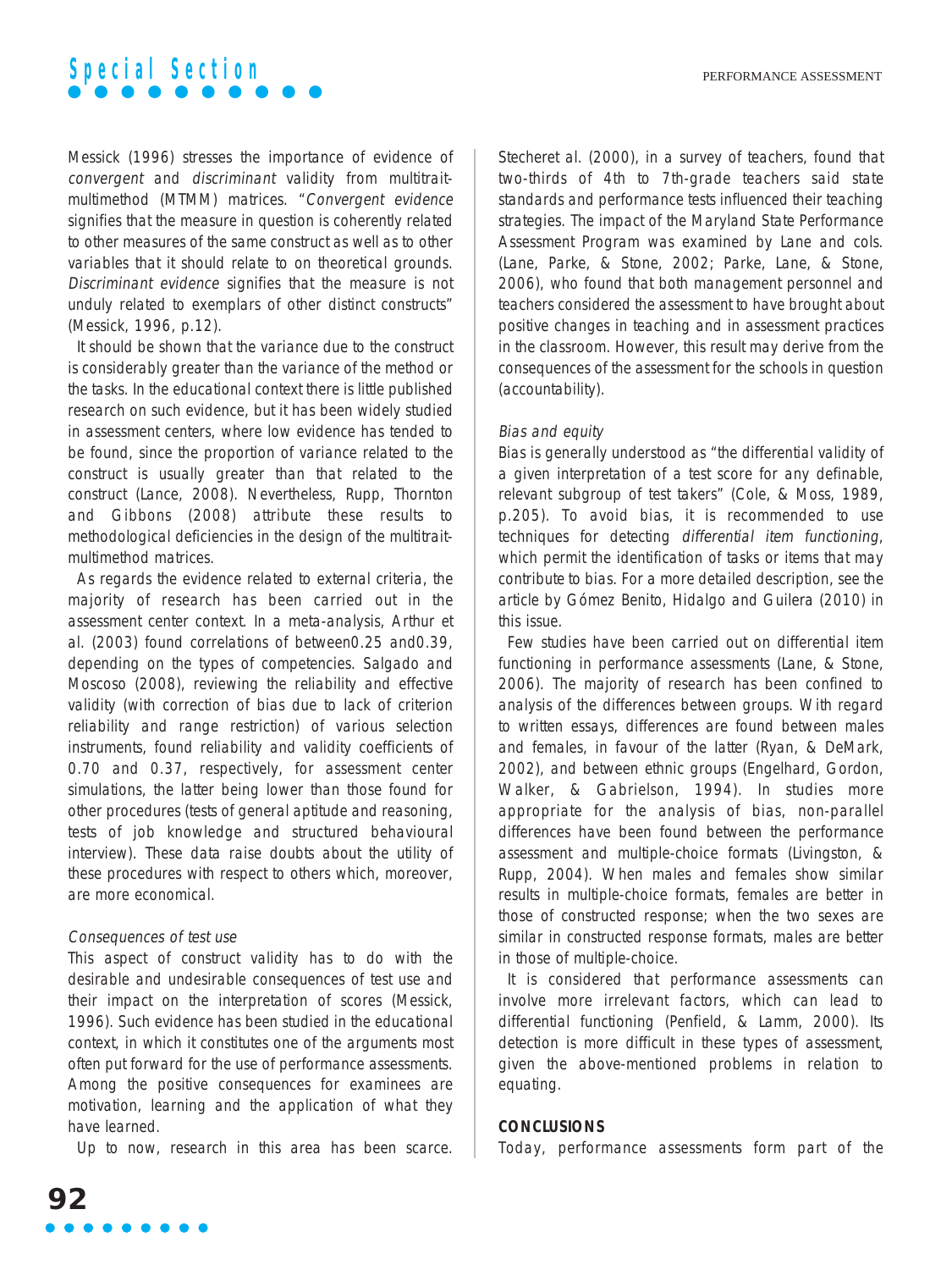repertoire of assessment techniques, and are increasingly widely used. They have generated considerable expectations as a result of their apparent validity and their potential advantages: greater authenticity through the emulation of real situations, the possibility of measuring abilities and skills that are difficult to assess with other formats, the measurement of processes as well as products, their great value in educational and training and their potential for detecting progress in learning. All of this makes them essential in the field of assessment, normally in combination with tests or tasks in more traditional formats. Moreover, the innovations derived from the use of new technologies assist their application, paving the way to the assessment of new competencies and dimensions.

Nevertheless, and in spite of their undeniable advantages and widespread use, they still present numerous challenges for psychometric research. Their chief limitations are as follows:

- $\triangleright$  Difficulties in adequately representing the domain due to the limited number of tasks that can be included.
- $\vee$  Problems of generalizability, resulting above all from variance due to the tasks and to the interaction of the tasks with examinees and raters.
- $\vee$  Inconsistencies and biases in raters, which oblige the development of very clear, elaborate and costly Scoring Rubrics. Performance assessments also require expensive training processes for raters, in order to ensure consistent scores across raters and occasions.
- $\vee$  Marking is costly and often too time-consuming, which makes formative use of the results difficult.
- $\vee$  The complexity of the tasks often gives rise to multidimensional structures –which hinder the use of unidimensional IRT models for estimation, equating or calibration – and to differential item functioning.
- $\vee$  More research is needed on differential item functioning in performance assessments compared to other formats, and on the influence of motivational factors.
- $\vee$  Although their apparent validity is clear, the different forms of evidence of psychometric validity need further study. Very important in this regard are certain irrelevant aspects on which raters focus, and whose influence must be removed. Substantive evidence related to processes should continue to be studied with measurement models that permit their assessment, and research should also focus on learning growth processes. Furthermore, it would be advantageous to explore in more depth the evidence of relations with other variables.

Current developments of psychometric models both in the field of IRT and in other frameworks (Mislevy, 2006), and which permit the involvement of components related to process, represent a significant advance. Multidimensional and hierarchical IRT models will also make it possible to deal with some of the limitations mentioned above. More research is need on the appropriate combination of tasks in multiple-choice or short-answer format and performance assessment tasks with a view to optimizing information.

**Special Section**

The use of new technology can make it possible to address many limitations. Computerized presentation and response using adaptive tests allows considerable reduction in testing time, improving the representation of the domain. They also permit the use of dynamic tasks, such as those employed in patient diagnosis, as well as increasing authenticity through the inclusion of a range of resources (graphics, video, audio, reference materials, etc.). Furthermore, they improve the recording of processes through follow-up, highlighting evidence of substantive validity. The emission of responses via computer means that the interference of some irrelevant aspects related to writing and forms of expression can be avoided. The development of automated marking systems should continue, given the considerable potential benefits in relation to cost.

Finally, to the question of whether performance assessments should substitute traditional formats such as multiple-choice, the answer is no, since there are many aspects of assessment for which such formats, more economical in time and money, are quite adequate. The ideal approach is the appropriate combination of the different types.

In the present article we have offered a brief overview of performance assessments. Those interested in learning more about the topic can find an extensive treatment in the references cited by Johnson et al., (2009) on applications in education and in accreditations; the work by Thornton and Rupp (2006)deals quite extensively with the question of assessment centers. Furthermore, examples of performance assessment tasks typically used in educational assessment can be found among the items published by the PISA study (http://www.pisa.oecd.org), and information on performance assessments in certifications and accreditations is available on the websites of the American Board of Pediatric Dentistry (http://www.abdp.org/pamphlets/oral\_handbook.pdfv, of the National Board of Medical Examiners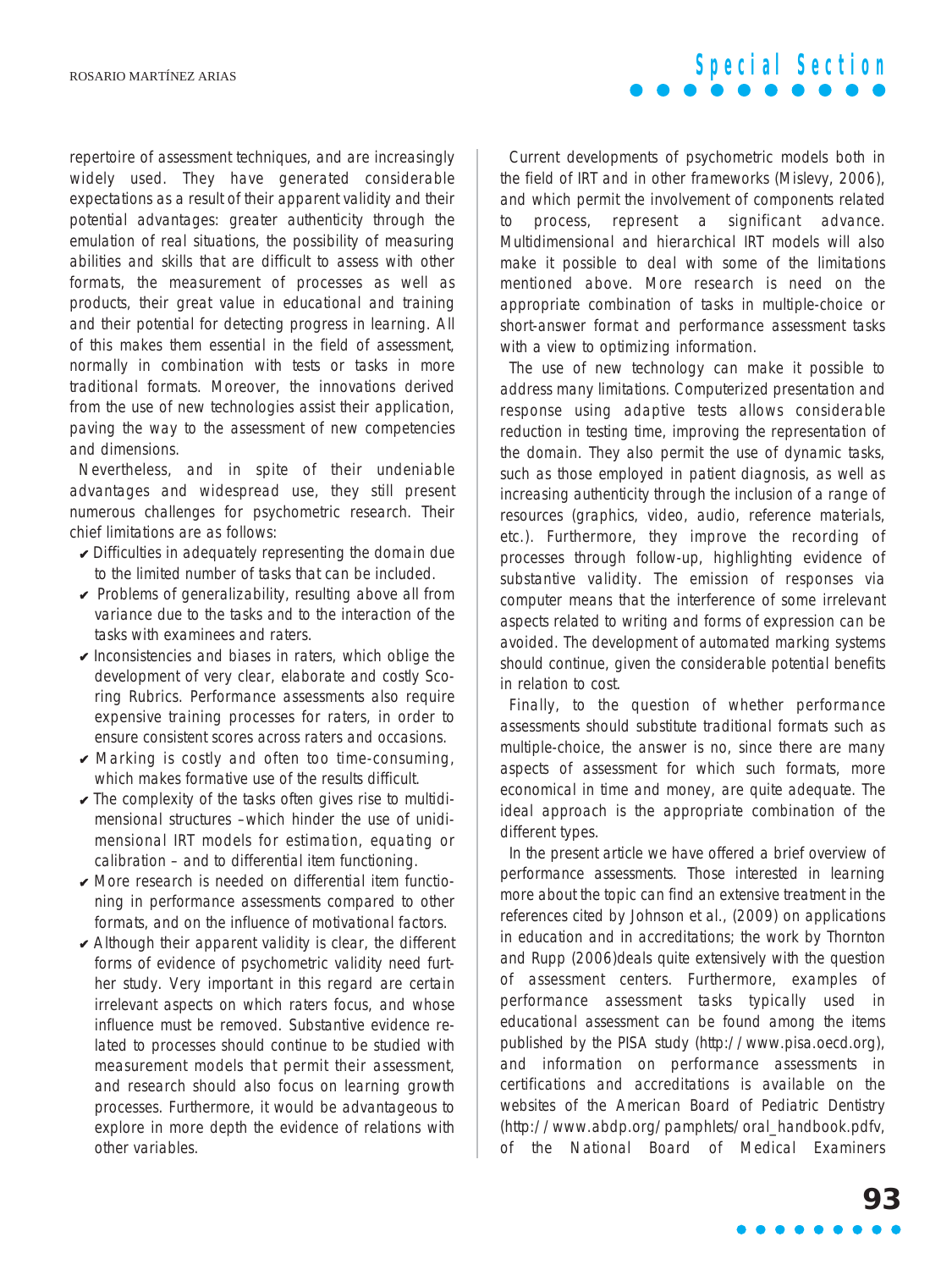

(http://www.usmle.org/Examinations/step2/step2ck\_co ntent.html) and of the previously-mentioned National Conference of Bar Examiners (http://www.ncbex.org/ multistatetests/mbe).

#### **REFERENCES**

- Abad, F.J., Ponsoda, V., & Revuelta, J. (2006). Modelos politómicos de respuesta al ítem [Polytomous item response models]. Madrid: La Muralla.
- Ackerman, T.A., Gierl, M.J., & Walker, C.M. (2003). An NCME instructional module on using multidimensional item response theory to evaluate educational and psychological tests. Educational Measurement: Issues and Practice, 22, 37-53.
- Adams, R. J., Wilson, M. R., & Wang, W. (1997). The multidimensional random coefficients multinomial logit model. Applied Psychological Measurement, 21, 1–23.
- Arora, A., Foy, P., Martin, M.O., & Mullis, I.V.S. (Eds.) (2009). TIMSS Advanced 2008: technical report. Chestnut Hill, MA: TIMSS & PIRLS International Study Center, Boston College.
- American Educational Research Association, American Psychological Association & National Council on Measurement in Education (1999). Standards for educational and psychological testing. Washington, DC: AERA.
- Arter, J., & McTighe, J. (2001). Scoring rubrics in the classroom. Thousand Oaks, CA: Corwin Press.
- Arthur, W., Day, E.A., NcNelly, T.L., & Edens, P.S. (2003). A meta-analysis of the criterion-related validity of assessment center dimension. Personnel Psychology, 56, 125-154.
- Ayala, C.C., Shavelson, R.J., Yue, Y., & Schultz, S.E. (2002). Reasoning dimensions underlying science achievement: the case of performance assessment. Educational Assessment, 8, 101-121.
- Bennett, R.E. (2004). Moving the field forward: Some thoughts on validity and automated scoring (ETS RM 04- 01). Princeton, NJ: Educational Testing Service.
- Bock, R.D., Muraki, E., & Pfeiffenberger, W. (1988). Item pool maintenance in the presence of item parameter drift. Journal of Educational Measurement, 25, 275-285.
- Brennan, R. L. (2000a). Generalizability theory. New York: Springer-Verlag.
- Brennan, R. (2000b). Performance assessment from the perspective of the generalizability theory. Applied Psychological Measurement, 24, 339- 353.
- Briggs, D. C., Alonzo, A. C., Schwab, C., & Wilson, M. (2006). Diagnostic assessment with ordered multiple-

choice items. Educational Assessment, 11, 33–63.

- Brummel, B.J., Rupp, D.E., & Spain, S.M. (2009). Constructing parallel simulation exercises for assessment centers and other forms of behavioral assessment. Personnel Psychology, 62, 137-170.
- Clauser, B. (2000). Recurrent issues and recent advances in scoring performance assessments. Applied Psychological Measurement, 24(4), 310–324.
- Cohen, A., & Wollack, J. (2006). Test administration, security, scoring and reporting. In R. Brennan (Ed.), Educational Measurement (4th ed., pp. 355-386). Westport, CT: American Council on Education/Praeger.
- Cole, N.S., & Moss, P.A. (1989). Bias in test use. In R.L. Linn (Ed.), Educational Measurement (3rd ed., pp. 201-220).
- Cronbach, L. J., Gleser, G. C., Nanda, H., & Rajaratnam, N. (1972). The dependability of behavioural measurements: Theory of generalizability for scores and profiles. New York: Wiley.
- Cronbach, L., Linn, R., Brennan, R., & Haertel, E. (1997). Generalizability analysis for performance assessments of student achievement or school effectiveness. Educational and Psychological Measurement 57, 373–399.
- DeMars, C. (2000). Test stakes and item format interactions. Applied Measurement in Education, 13, 55- 77.
- Dorans, N.J., Pommerich, M., & Holland, P.W. (Eds.). (2007). Linking and aligning scores and scales. New-York: Springer.
- Drasgow, F., Luecht, R.M., & Bennett, R.E. (2006). Technology and testing. In R.L. Brennan (Ed.), Educational Measurement, 471-515.
- Embretson, S. E. (1998). A cognitive design system approach to generating valid tests: Application to abstract reasoning. Psychological Methods, 3, 300–396.
- Engelhard, G., Gordon, B., Walker, E.V., & Gabrielson, S. (1994). Writing tasks and gender: Influences on writing quality of black and white students. Journal of Educational Research, 87, 197-209.
- Fischer, G. H. (1973). Linear logistic test model as an instrument in educational research. Acta Psychologica, 37, 359–374.
- Fitzpatrick, R., Ercikan, K., Yen, W.M., & Ferrara, S. (1998). The consistency between raters scoring in different test years. Applied Measurement in Education, <sup>11</sup>, 95-208.
- Fitzpatrick, R., & Morrison, E. (1971). Performance and product evaluation. In R. Thorndike (Ed.), Educational measurement (pp. 237-270). Washington, DC: American Council of Education.
- Frederiksen, J.R., & Collins, A. (1989). A systems approach to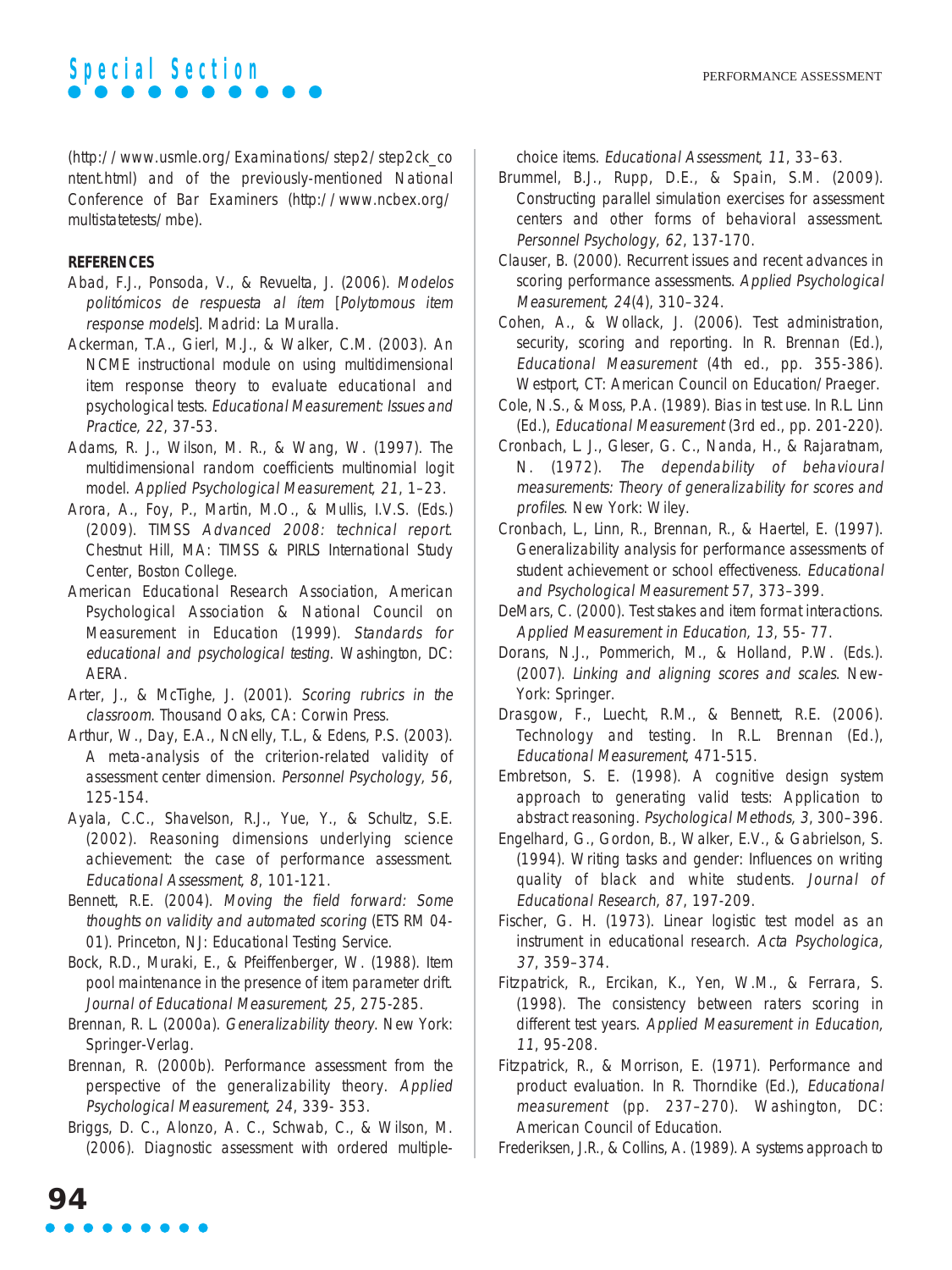educational testing. Educational Researcher, 18, 27-32.

- Gibbons, R. D., Bock, R. D., Hedeker, D., Weiss, D. J., Segawa, E., Bhaumik, D., Kupfer, D. J., Frank, E., Grochocinski, V. J., & Stover, A. (2007a). Fullinformation item bifactor analysis of graded response data. Applied Psychological Measurement, 31, 4-19.
- Gómez-Benito, J., Hidalgo, M.D., & Guilera, G. (2010). El sesgo de los instrumentos de medida. Tests justos [Bias in measurement instruments. Fair tests]. Papeles del Psicólogo, 31(1), 75-84.
- Gorin, J.S., & Embretson, S.E. (2006). Item difficulty modelling of paragraph comprehension items. Applied Psychological Measurement, 30, 394-411.
- Hambleton, R.K. (1996). Advances in assessment models, methods, and practices. In D.C. Berliner and R.C. Calfee (Eds.), Handbook of Educational Psychology (pp. 899- 925). New York: Macmillan.
- Hambleton, R.K. (2000). Advances in performance assessment methodology. Applied Psychological Measurement, 24, 291-293.
- International Taskforce on Assessment Center Guidelines (2000). Guidelines and ethical considerations for assessment center operations. Public Personnel Management, 29, 315-331.
- Johnson, R.L., Penny, J.A., & Gordon, B. (2009). Assessing performance: designing, scoring, and validating performance tasks. New York: Guilford Press.
- Kane, M.T. (2004). Certification testing as an illustration of argument-based validation. Measurement: Interdisciplinary Research and Perspectives, 2, 13-170
- Kane, M. T., Crooks, T., & Cohen, A. (1999). Validating measures of performance. Educational Measurement: Issues and Practice, 18(2), 5–17.
- Kolen, M.J., & Brennan, R.L. (2004). Test equating, linking, and scaling: Methods and practices (2nd ed.). New York: Springer.
- Lance, C.E. (2008). Why assessment centers do not work the way they are supposed. Industrial and Organizational Psychology: Perspectives on Science and Practice, 1, 84-97.
- Lane, S., Parke, C.S., & Stone, C.A. (2002). The impact of a state performance-based assessment and accountability program on mathematics instruction and student learning: Evidence from survey data and school performance. Educational Assessment, 8, 279-315.
- Lane, S., & Stone, C.A. (2006). Performance assessment. In Brennan (Ed), Educational Measurement, (4th ed., pp. 387–431). Westport, CT: American Council on Education and Praeger.

Linn, R.L. (1993a). Educational assessment: Expanded

expectations and challenges. Educational Evaluation and Policy Analysis, 15, 1-16.

- Linn, R. L. (1993b). Linking results of distinct assessments. Applied Measurement in Education, 6, 83-102.
- Linn, R.L., Baker, E. L., & Dunbar, S.B. (1991). Complex, performance-based assessment: expectations and validation criteria. Educational Researcher, 20(8), 15-21.
- Livingston, S.A. (2009). Constructed-response test questions: Why we use them; how to score them (R & D Connections, nº 11). Princeton, NJ: Educational Testing Service.
- Livingston, S.A., & Rupp, S.L. (2004). Performance of men and women on multiple-choice and constructed-response tests for beginning teachers. (ETS Research Report No.RR.04-48). Princeton, NJ: Educational Testing Service.
- Martínez Arias, R., Hernández Lloreda, M.V., & Hernández Lloreda, M.J. (2006). Psicometría [Psychometrics]. Madrid: Alianza.
- Madaus, G., & O'Dwyer, L. (1999). A short history of performance assessment. Phi Delta Kappan, 80(9), 688– 695.
- Messick, S. (1989). Validity. In R. Linn (Ed.), Educational measurement, (3rd ed., pp. 13–103). Washington, DC: American Council on Education.
- Messick, S. (1994). The interplay of evidence and consequence in the validation of performance assessments. Educational Researcher, 23(2), 13–23.
- Messick, S. (1996). Validity of performance assessments. In G. Phillips (Ed.), Technical issues in large-scale performance assessment (pp. 1–18). Washington, DC: National Center for Education Statistics.
- Miller, D.M., & Linn, R.L. (2000). Validation of performance assessments. Applied Psychological Measurement, 24, 367-378.
- Mislevy, R.J. (2006). Cognitive psychology and educational assessment. In R.L. Brennan (Ed.), Educational Measurement, pp. 257-305.
- Mislevy, R., Steinberg, L., & Almond, R. (2002). Design and analysis in task-based language assessment. Language Testing, 19(4), 477–496.
- Mislevy, R., Wilson, M., Ercikan, K., & Chudowsky, N. (2003). Psychometric principles in student assessment. In T. Kellaghan and D. Stufflebeam (Eds.), International handbook of educational evaluation (pp. 489–532). Boston: Kluwer Academic.
- National Research Council (2001). Knowing what students know: The science and design of educational assessment. Washington, DC: National Academy Press.